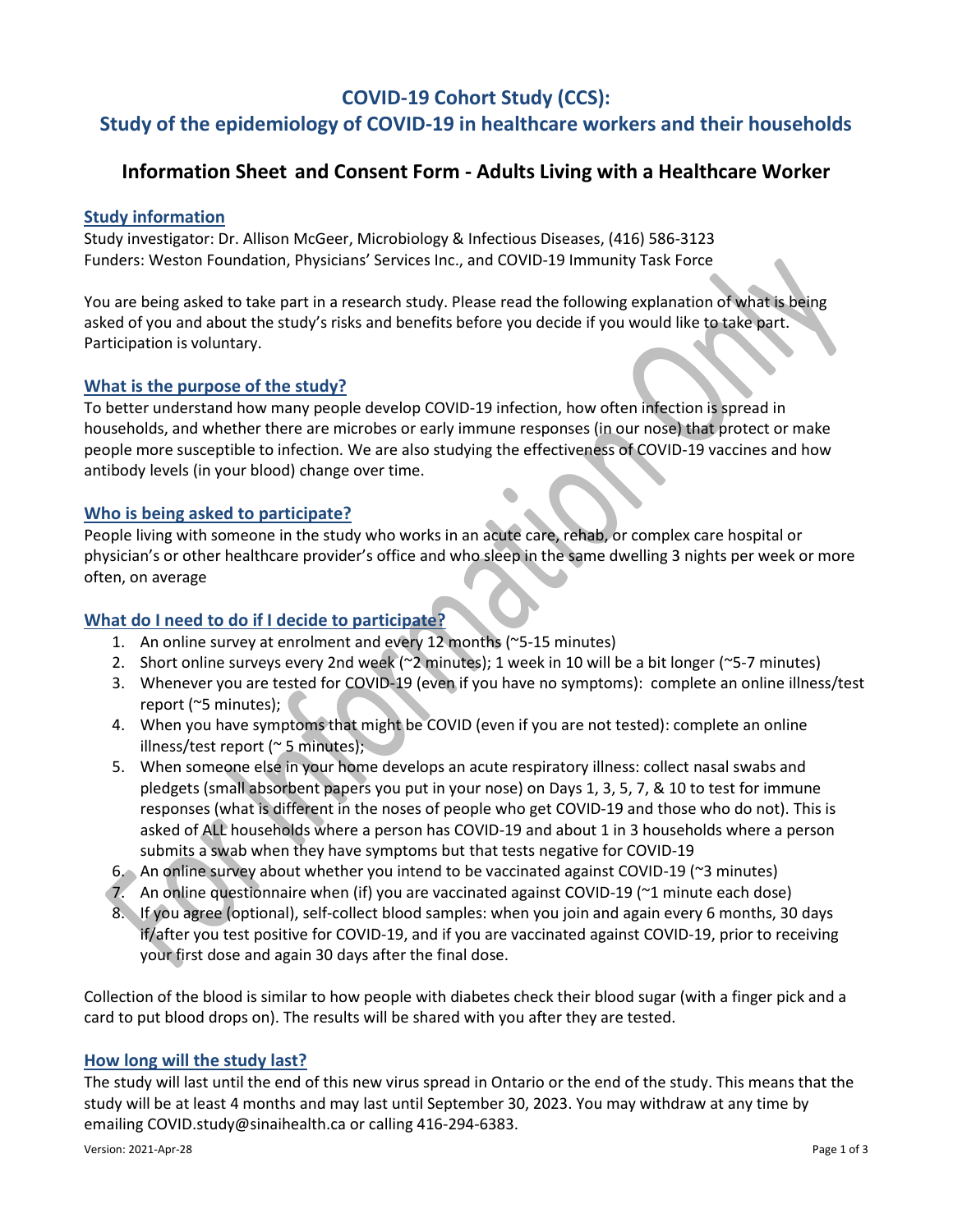### **Are there any benefits or risks to participating in the study?**

- There are no physical risks to participating in the study.
- Collecting a nasal swab or pledget may be uncomfortable.
- If you choose to self-collect blood samples, you may have a small amount of pain or bruising at the prick site. It is occasionally necessary to prick a second finger.
- There is no cost to taking part in the study. All supplies are provided by the study. The study pays to have supplies shipped to your home and returned to the lab.
- There is no direct benefit to being in the study beyond having access to test results. However, information learned from this study may help us reduce the risk of spread of COVID-19.

### **Expenses associated with participating in the study**

- When you complete your baseline questionnaire and the first five bi-weekly reports, you will receive an email asking you to choose the retailer for your \$20 electronic gift card
- A draw will be made every 10 weeks throughout the study for a \$10 electronic gift card. All adult biweekly reports completed for each 10-week period will be eligible for the draw

### **Voluntary participation**

Your participation in this study is voluntary. You may decide not to be in this study, or to be in the study now and then change your mind later. You may leave the study at any time without affecting your care. You may refuse to answer any question you do not want to answer, or not answer an interview question by saying "pass".

We will give you new information that is learned during the study that might affect your decision to stay in the study.

#### **Confidentiality**

Your data will be kept confidential. You will not be named in any reports. Your name, address, and phone number can only be accessed by the study staff and are needed to ship supplies to you and call with test results. The information collected for the study will be kept on secure servers using encryption software for up to 120 days after the end of the study. It will then be transferred to the Mount Sinai Hospital server and kept there for 10 years before being destroyed. The following people may look at your personal health information to check that the information collected is correct: Representatives of the Mount Sinai Hospital Research Ethics Board or Health Canada. No personal information will be shared outside the study except as required by law.

### **Who can I talk to if I have questions?**

If you have any questions, concerns, or would like to speak to the study team for any reason, please call Dr. McGeer at 416-586-3123 or Dr. Coleman, PhD, at [COVID.study@sinaihealth.ca](mailto:COVID.study@sinaihealth.ca) or call 647-267-2413.

If you have any questions about your rights as a research participant or have concerns about this study, call the Chair of the Mount Sinai Hospital Research Ethics Board (REB) or the Research Ethics office number at 416-586- 4875. The REB is a group of people who oversee the ethical conduct of research studies. These people are not part of the study team. Everything that you discuss will be kept confidential.

#### **ELIGIBILITY**

Before you continue, it is important that we make sure that you are eligible to participate. Please check the items that apply to you:

- $\Box$  I am 18 years of age or older
- $\Box$  I sleep in the same home (3+ nights per week, on average) as someone who works at Mount Sinai Hospital, Bridgepoint Active Healthcare, or at a physician's office/clinic